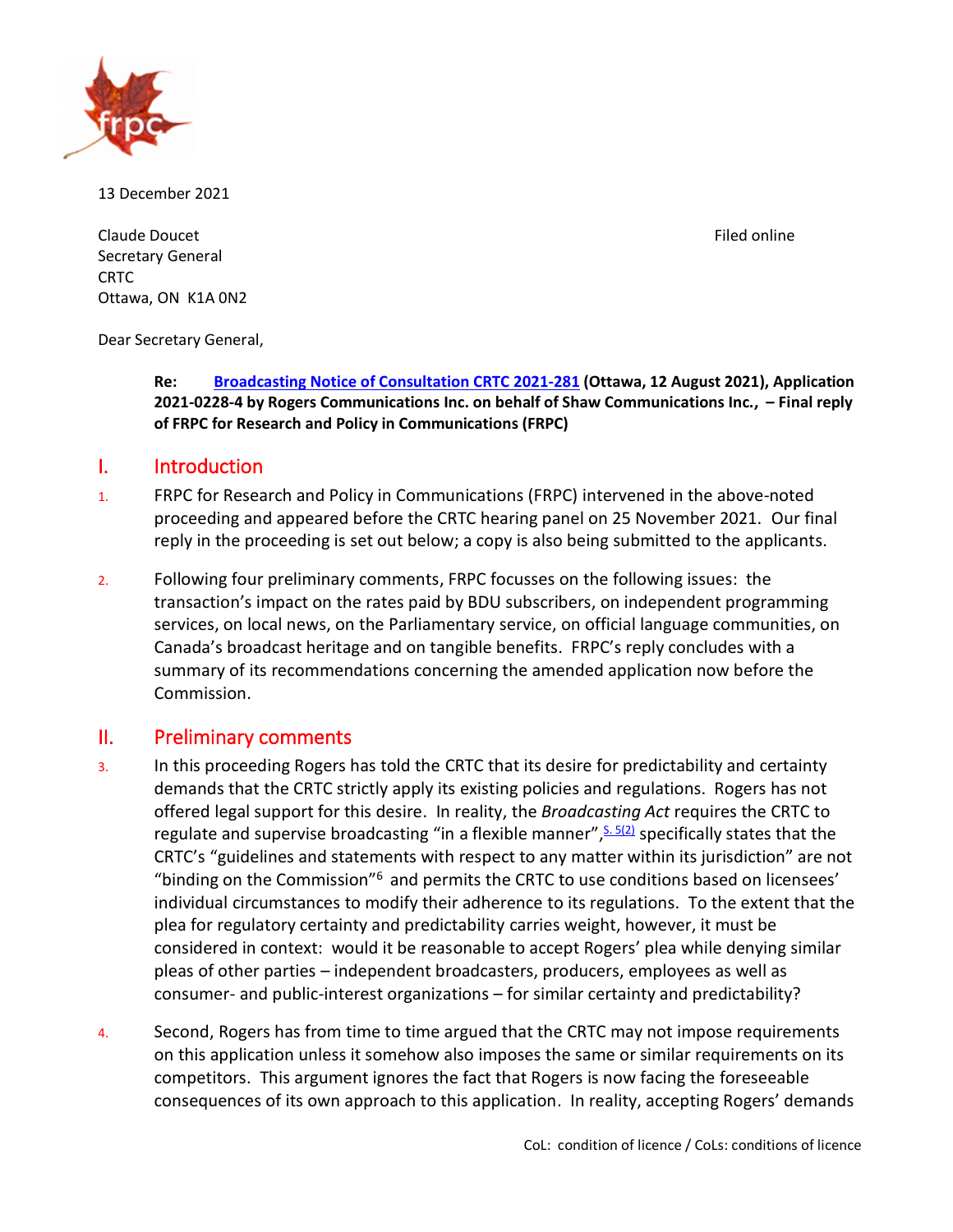for complete regulatory symmetry would eliminate the CRTC's capacity to correct deficient applications through conditions of approval or licence – and would fetter the CRTC's capacity to implement the *Act*'s regulatory policy in section 5(2) as it would have to ensure that all broadcasters adhere to identical requirements.

- 5. Third, FRPC notes that Rogers' answers to undertakings mean that its application now differs significantly from the August 2021 version published by the CRTC, analyzed by interveners until September 2021 and presented to the CRTC hearing panel in late November 2021. Its tangible benefits have increased from \$5.75 million to \$26.62 million (DM#4124766) – and it has made a number of commitments (unenforceable though such commitments may be) to address CRTC concerns. It goes without saying that a great deal of the time of the CRTC, interveners and Rogers itself would have been saved had it presented the application as redesigned in Rogers' 29 November undertakings in its initial March 2021 application to the CRTC.
- 6. Last, FRPC notes that Rogers has repeatedly referred to the telecommunications benefits of granting its application. FRPC respectfully notes that if the CRTC were to find that the telecommunications initiatives enumerated by Rogers constitute tangible benefits for the broadcasting system, the CRTC would then presumably also include the financial quantum represented by these initiatives in the broadcasting value of the transaction – consequently also raising the value of the transaction's estimated tangible benefits.

## III. Issues of concern

- 7. FRPC's position on Rogers' application to acquire Shaw's business flows primarily from the CRTC's long-standing approach to changes in broadcast ownership and control: that such changes clearly, significantly and unequivocally benefit the broadcasting system, and that the onus for proving such benefits lies on the party seeking the change (see *e.g.* Decisions CRTC 77-456, [86-367,](https://crtc.gc.ca/eng/archive/1986/db86-367.htm) [89-768,](https://crtc.gc.ca/eng/archive/1989/DB89-768.htm?_ga=2.227170845.1873505679.1638805375-1211976415.1582553073) [89-](https://crtc.gc.ca/eng/archive/1989/DB89-770.htm?_ga=2.110269701.1873505679.1638805375-1211976415.1582553073) [770,](https://crtc.gc.ca/eng/archive/1989/DB89-770.htm?_ga=2.110269701.1873505679.1638805375-1211976415.1582553073) [90-1073,](https://crtc.gc.ca/eng/archive/1990/DB90-1073.htm) [95-516](https://crtc.gc.ca/eng/archive/1995/DB95-516.htm?_ga=2.113858823.1873505679.1638805375-1211976415.1582553073) and [2012-574,](https://crtc.gc.ca/eng/archive/2012/2012-574.htm?_ga=2.113858823.1873505679.1638805375-1211976415.1582553073) and Public Notices/Regulatory Policies CRTC [1989-109,](https://crtc.gc.ca/eng/archive/1989/pb89-109.htm) [1998-41,](https://crtc.gc.ca/eng/archive/1998/PB98-41.htm?_ga=2.122183051.1873505679.1638805375-1211976415.1582553073) [2007-53,](https://crtc.gc.ca/eng/archive/2007/pb2007-53.htm?_ga=2.112279044.1873505679.1638805375-1211976415.1582553073) [2011-601](https://crtc.gc.ca/eng/archive/2011/2011-601.htm?_ga=2.17322297.1873505679.1638805375-1211976415.1582553073) and [2014-459\)](https://crtc.gc.ca/eng/archive/2014/2014-459.htm?_ga=2.124867082.1873505679.1638805375-1211976415.1582553073).
- 8. In the remainder of this section FRPC addresses the following issues:
	- a. BDU rates
	- b. Independent programming services
	- c. Local news
	- d. CPAC
	- e. Official language minority programming
	- f. Preservation of Canada's broadcast programming heritage, and
	- g. Tangible benefits

#### A. BDU rates

- 9. The *Broadcasting Act* requires that programming be delivered "at affordable rates".<sup>[3\(1\)\(t\)\(ii\)](https://laws.justice.gc.ca/eng/acts/B-9.01/FullText.html)</sup>
- 10. Concerns were raised in this process that unconditional approval of this transaction could subject Shaw (and possibly other) BDU subscribers to rate increases. [Quantitative opinion research evidence](https://services.crtc.gc.ca/pub/ListeInterventionList/Documents.aspx?ID=298618&en=2021-281&dt=i&lang=e&S=O&PA=b&PT=nc&PST=a)  [led by PIAC](https://services.crtc.gc.ca/pub/ListeInterventionList/Documents.aspx?ID=298618&en=2021-281&dt=i&lang=e&S=O&PA=b&PT=nc&PST=a) established that Canadians share this concern.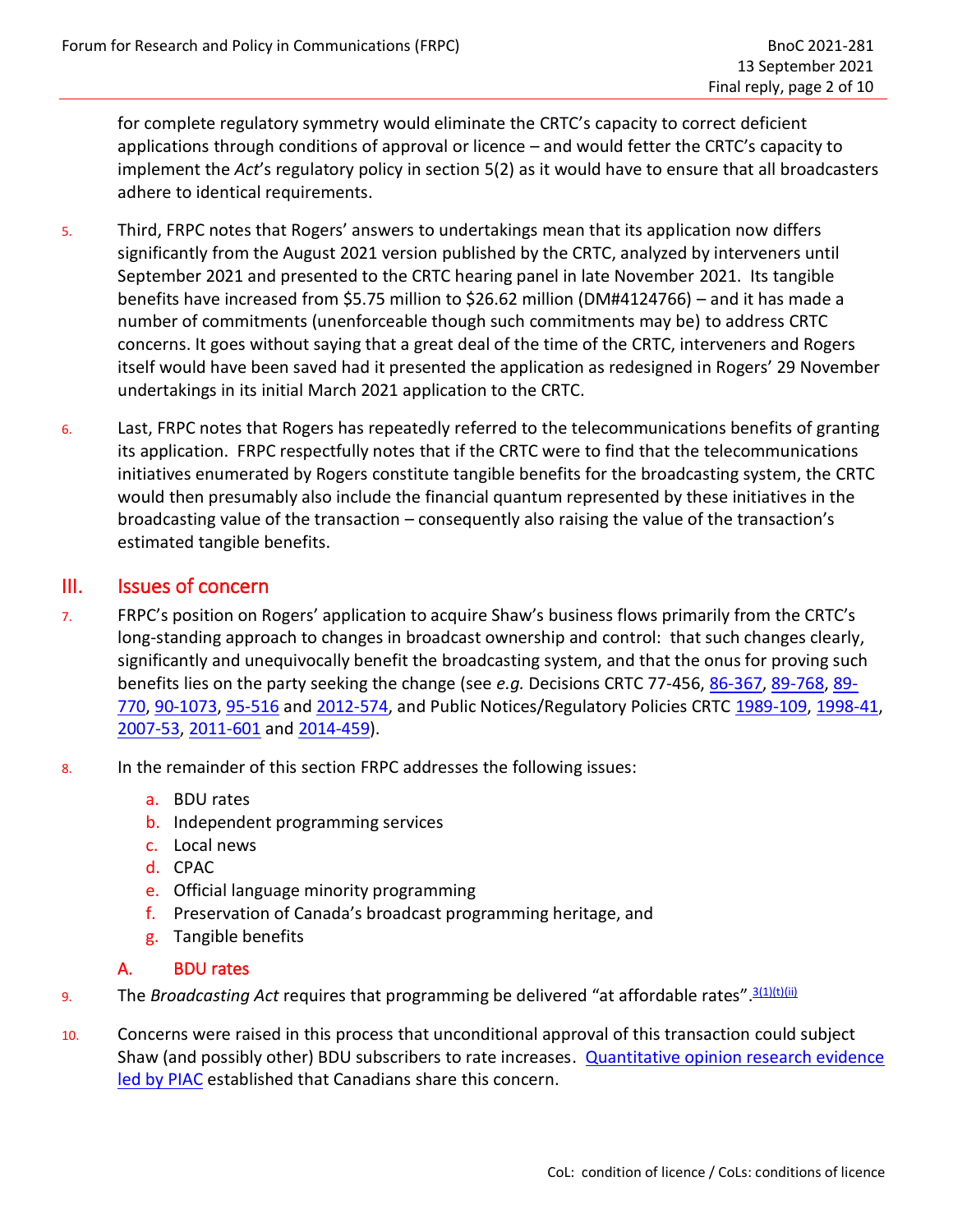11. If it is argued that the risk of Rogers' raising BDU rates must be proven, FRPC notes that "proof of future conduct is not generally possible except by inference from past conduct" (*[Sasol Technology](https://canlii.ca/t/272cz)  [\(Proprietary\) Limited v. de Klerk](https://canlii.ca/t/272cz)*, [2009 ABQB 599](https://canlii.ca/t/272cz) at ¶20). As it happens, Rogers' BDU rates have increased in the past few years: according to its aggregated financial returns from 2017/18 (when its BDU licences in Ontario, New Brunswick and Newfoundland and Labrador were [last renewed\)](https://crtc.gc.ca/eng/archive/2018/2018-265.htm) and 2019/20, Rogers' basic and non-basic service BDU revenues grew 4.9%, from \$825.31 to \$865.78 per basic and non-basic subscriber. These data offer some 'proof' that Rogers' BDU rates will rise.

## B. Independent programming services

- 12. The *Broadcasting Act* requires that programming be delivered "at affordable rates",[3\(1\)\(t\)\(ii\)](https://laws.justice.gc.ca/eng/acts/B-9.01/FullText.html) that the provision of Canadian programs to Canadians be facilitated,  $5(2)(e)$  that terms to carry, package and retail programming services be reasonable,  $\frac{3(1)(t)(iii)}{n}$  $\frac{3(1)(t)(iii)}{n}$  $\frac{3(1)(t)(iii)}{n}$  and that the delivery of new information technologies and services not be inhibited.  $5(2)(f)$
- 13. In the course of this application's process concerns have been raised that unconditional approval of this transaction could subject independent discretionary programming services and new online applications they develop to unfair delivery and carriage terms imposed by Rogers, transforming it into a gatekeeper [\(¶1483;](https://crtc.gc.ca/eng/transcripts/2021/tb11_23.htm) IBG undertaking, ¶¶6-7, confidential appendices 1 and 2). Dispute resolution by the CRTC has been described as slow and contributing to subscription losses (14495). Although Rogers said it will abide by existing CRTC protections, these are the protections in which independent broadcasters identified gaps permitting BDUs to evade their application [\(¶1620, ¶1622](https://crtc.gc.ca/eng/transcripts/2021/tb11_23.htm) [and ¶1647\)](https://crtc.gc.ca/eng/transcripts/2021/tb11_23.htm) and timelines that disadvantage independent broadcasters more than larger BDUs [\(¶¶1628-1637\)](https://crtc.gc.ca/eng/transcripts/2021/tb11_23.htm).
- 14. The Forum agrees with the IBG that additional, enforceable and timely safeguards are needed to ensure fair relations between BDUs such as Rogers and independent programming services. If Rogers' application is granted, the CRTC should propose draft wording for, and require Rogers to submit within 14 days of the decision conditions of approval for such safeguards, so that the CRTC – when it receives Rogers' BDU licences for amendment – may impose them as conditions of licence.
- 15. Insofar as the *Act* 's requirement that new information technologies and services is concerned, witnesses testified that the lack of regulatory safeguards to ensure the carriage of Canadian services' apps (12199) may be inhibiting all Canadians' access to new, Canadian information services. The CRTC should require Rogers to report within 7 days of a decision approving its application on the number and ownership of apps it currently makes available – so that if it then renews Rogers' BDU licences it would have evidence to evaluate the impact of a new condition of liceence to address inequitable treatment, such as a 1 (Canadian) to 1 (foreign) requirement.

## C. Local news: original program hours, expenditures and employment opportunities

- 16. The *Broadcasting Act* requires that the broadcasting system safeguard Canada's social fabric,3(1)(d)(i) provide programming drawn from local sources,<sup>[3\(1\)\(i\)\(ii\)](https://laws.justice.gc.ca/eng/acts/B-9.01/FullText.html)</sup> and serve Canadians' needs and interests by providing employment opportunties.  $\frac{3(1)(d)(iii)}{2}$  $\frac{3(1)(d)(iii)}{2}$  $\frac{3(1)(d)(iii)}{2}$
- 17. Witnesses raised concerns that this transaction "will impoverish the diversity of voices in the broadcasting system" ( $\frac{1468}{1468}$ ) and lead to job losses ( $\frac{1512}{1512}$ ). Rogers is proposing to shift \$13 million worth of financial support currently directed by Shaw to the Corus TV stations, to Rogers'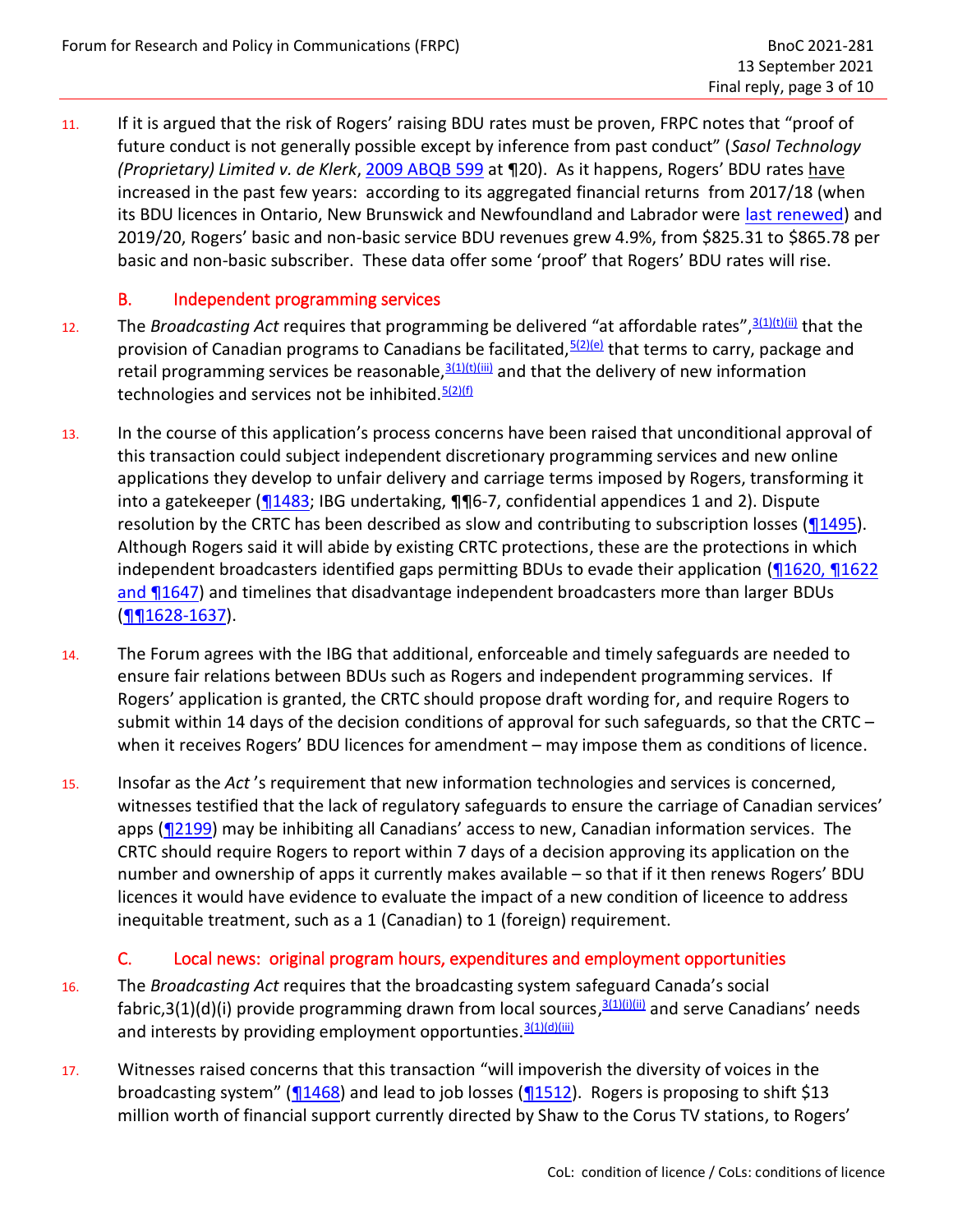own TV stations. Unsurprisingly – as section 2.2(a)(v) of the 13 March 2021 *Voting Support Agreement* (DM#4019525) requires the Shaw Family Living Trust to assist Rogers to "successfully complete" its acquisition of the Shaw business and the same trust holds 84.56% of the shares in Corus<sup>1</sup> - Corus itself has not objected to this financial loss (23 Nov/21, **¶1544 and ¶1555**).

- 18. Rogers now says its City TV stations will broadcast 48 news specials, hire a team of six Indigenous reporters, maintain a two-person western news bureau on Parliament Hill and broadcast more reflective news stories in Western Canada every year – until 2023 and without conditions of licence (DM#4124760, pp. 10-11, 34). This commitment is not a tangible benefit; it remains unclear how the Indigenous reporting team will be equipped and funded.
- 19. [Like the CRTC,](https://crtc.gc.ca/eng/archive/2016/2016-224.htm) FRPC supports local news program production. We welcome Rogers' proposal to add \$13 million to its CityTV local TV news expenditures, to create TV news employment opportunities and to increase hours of original TV programming – but for more than two years and through a condition of approval requiring Rogers to submit its TV licences for amendment by the CRTC to add enforceable and enforced conditions of licence as to the jobs, original program hours and the actual expenditures to which Rogers is committing for these initiatives and on which DM#4124760 is silent. FRPC asks the CRTC to focus on original hours of program production because, as Rogers wrote at p. 12 in DM#4124760, "we believe audiences are better served by providing more local news coverage not more hours of news programming that is filled with the same content": repeating local news content enables broadcasters to claim they are meeting the CRTC's local TV news requirements, without actually providing much new news.
- 20. While FRPC appreciates Rogers' commitment "to ensuring the Shaw funding is incremental to its regulated baseline spending" (DM#4124760, p. 28), we foresee two problems. First, licensees may sacrifice commitments for financial reasons and without risk, as only breaches of the CRTC's regulations<sup>[s. 32](https://laws.justice.gc.ca/eng/acts/B-9.01/page-4.html#h-34495)</sup> or conditions of licences<sup>[s. 33](https://laws.justice.gc.ca/eng/acts/B-9.01/page-4.html#h-34495)</sup> are offences under the *Broadcasting Act* . Second, as Rogers noted, its baseline is 11% of its previous year's revenues (*Ibid*., p. 34). Rogers reported \$27.7 million in local news spending in  $2019/20$  – or 13.8% of its  $2018/19$  revenues and \$5 million more than required. As Rogers' 2019/20 revenues were \$171.4 million, minimum local news expenditures of \$ 18.9 million are required in 2020/21. While adding the 'Corus' \$13 million will raise this amount, it is therefore unclear what the total will be – the early review by the CRTC of Rogers' conventional TV licences will enable the CRTC to obtain the evidence necessary to understand and mandate the use of any incremental funding through conditions of licence.
- 21. FRPC also supports Rogers' proposal to direct \$8.5 million to the ILNF but not as a tangible benefit of this transaction. First, this payment would be unnecessary but for Rogers' decision to shift the \$13 million previously allocated to the Corus stations to its own stations. Second, even if Corus were granted all \$8.5 million of this amount, it would remain \$4.5 million short of the \$13 million it previously received from Shaw's BDU subscribers: a proposal that actually reduces financial support for Canadian program production cannot plausibly be construed as an incremental benefit to the broadcasting system, and is therefore not an initiative that the CRTC could count as a tangible

<sup>1</sup> CRTC, Ownership Chart 32C – Corus- [Corporate Structure.](https://crtc.gc.ca/ownership/eng/cht032c.pdf)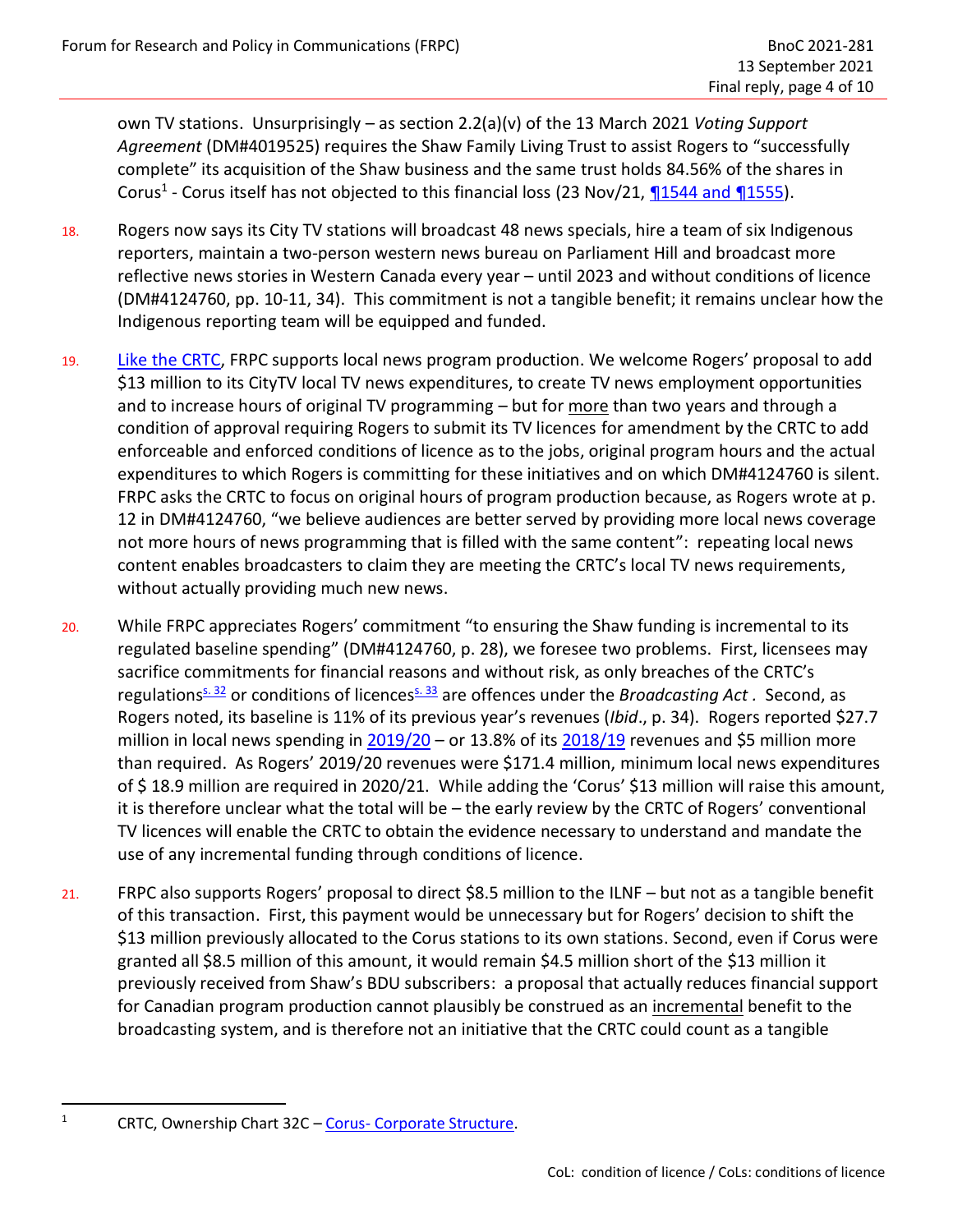benefit. Third, FRPC agrees with Rogers that ILNF support should be part of an industry-wide regulatory framework rather than a matter tailored to the circumstances of one licensee.

22. Yet as the *Broadcasting Act* establishes  $\frac{s.6}{s}$  $\frac{s.6}{s}$  $\frac{s.6}{s}$  and the CRTC [has confirmed](https://crtc.gc.ca/eng/archive/2016/2016-8.htm?_ga=2.81369751.1873505679.1638805375-1211976415.1582553073) that "its policies are non binding". FRPC therefore respectfully submits that approval of this transaction be conditional on Rogers' submission of its BDU licences for amendments requiring them to maintain their current level of payment to the Corus stations for the next three years, after which that payment level should be directed to the ILNF. This funding for local news production – in addition to the separate continuation of the Corus' funding – would measurably enrich the socio-political fabric of Canada as the *Broadcasting Act* requires and preserve diversity in journalistic voices [\(¶1543\)](https://crtc.gc.ca/eng/transcripts/2021/tb11_23.htm). The CRTC should also review its approach to local news, given continuing declines in licensed services' revenues.

## D. CPAC

- 23. The *Broadcasting Act* requires Canada's broadcasting system to enrich and strengthen Canada's political fabric,  $3(1)(d)(i)$  and FRPC noted in this proceeding that CPAC provides a unique service of public-interest value. While originally financed by the CBC [\(¶1363\)](https://crtc.gc.ca/eng/transcripts/2021/tb11_23.htm) BDU subscribers have paid for the service in full for many years: FRPC therefore argued that CPAC should transition from being controlled by privately owned distributors to operating as a public trust on behalf of Canadians and Canada.
- 24. CPAC answered this argument by noting the absence of complaints about CPAC's control and assuring the CRTC that it need not concern itself that complete control of CPAC's 'guiding mind' (its Board of Directors) that sets its strategic direction [\(¶1405\)](https://crtc.gc.ca/eng/transcripts/2021/tb11_23.htm) and hires its key management [\(¶1406\)](https://crtc.gc.ca/eng/transcripts/2021/tb11_23.htm) rests solely with BDUs (1390) whose livelihood depends at least to some degree on Parliamentarians' decisions about broadcast, telecommunications, taxation and other important legislation.
- 25. The absence of complaints about an issue does not prove its absence, and CPAC's acknowledgment that it works in "partnership" with the House and Senate  $(\sqrt{1365})$  confirms a risk exists that a service intended to serve the public in fact serves others. As for CPAC's statement that its Board may amend its articles at a then-unscheduled annual meeting  $(\sqrt{\eta}1431, 1448)$ , what changes once can change again. FRPC continues to believe that it would be appropriate to expand CPAC's Board so that more than one half of its directors are independent as the CRTC has previously defined independent directors [\(2008-69,](https://crtc.gc.ca/eng/archive/2008/db2008-69.htm?_ga=2.12664119.1873505679.1638805375-1211976415.1582553073) ¶51).

## E. Official language minority programming

- 26. Canada's *Official Languages Act* has quasi-constitutional status (*Lavigne v. Canada (Office of the Commissioner of Official Languages)*, [\[2002\] 2 SCR 773\)](https://canlii.ca/t/51qz) and the *Broadcasting Act* requires the CRTC in the performance of its regulatory duties to take into account the "different characteristics of English and French language broadcasting ...." [5\(2\)\(a\)](https://laws.justice.gc.ca/eng/acts/B-9.01/FullText.html)
- 27. While Rogers' application clearly contemplates the needs of French-language users (DM#4019508, ¶48) it otherwise ignores the entire issue of official minority-language community program production. FRPC submits that a transaction of this scale and potential impact not only could but must strengthen all Canadians' reflection in program production. In our view supporting OLMC/CLOSM program production would be a clear and significant tangible benefit; FRPC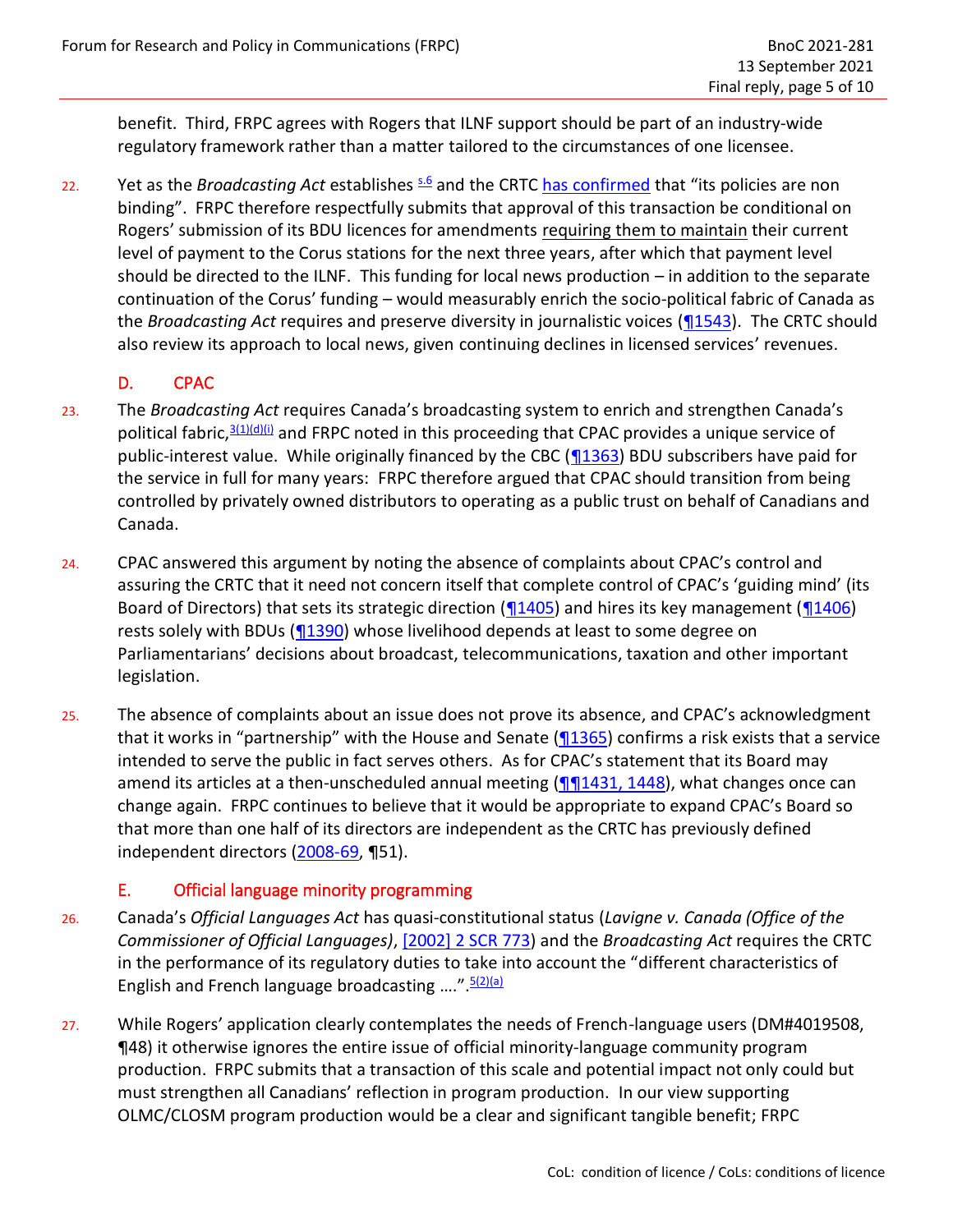respectfully submits that if the CRTC approves this transaction that it condition the approval on Rogers' submission of its renewal applications for its broadcast licences, to implement specific requirements with respect to official language minority community programming a new, certified independent OLMC/CLOSM program production fund.

#### F. Preservation of Canada's broadcast heritage

- 28. FRPC notes that while the CRTC has granted several hundred applications to change ownership since the late 1970s, it has tended to accept benefits that are time-limited. In our view, at least some of the significant and unequivocal tangible benefits of ownership transactions should be of enduring value for all Canadians. Even when benefits are significant and unequivocal it is difficult to conclude that they truly strengthen Canada's broadcasting system when they end within seven or fewer years.
- 29. FRPC respectfully submits that the actual or potential loss of programming whose production has been supported through tangible benefits simply due to the absence of an institution established to preserve such records constitutes not simply waste (from the perspective of trusteeship), but a tragic and irremediable harm to the broadcasting system and Canadians.
- 30. FRPC notes that Rogers has valued the total broadcasting assts of this transaction at \$5.4 billion (DM#4124766) – and when it announced the transaction in mid-March 2021, however, Rogers said it anticipated synergies from this transaction "to exceed \$1 billion annually within two years of closing" (*News release*, [15 March 2021\)](https://www.sec.gov/Archives/edgar/data/932872/000119312521080619/d140608dex99.htm).
- 31. Assuming an early 2022 closing, Rogers therefore expects to capture the entire value of the broadcasting side of the transaction by 2029 – several years after all of the tangible benefits payments now proposed by Rogers have ended. FRPC respectfully submits that the CRTC ensure that Canada's broadcasting system benefits from this transaction to a commensurate degree and for the same duration that Rogers will benefit from it.
- 32. FRPC therefore supports the proposal by the Canada Broadcast Museum Foundation (CBMF) that a portion of the tangible benefits of this transaction be allocated to support the establishment of a national media depository to preserve recordings of and records related to Canadian broadcast programming. This funding would support an initiative of enduring benefit for Canada's broadcasting system by ensuring the preservation of Canadian broadcast content for all Canadians, now and going forward.

#### G. Diversity

- 33. The *Broadcasting Act* says that Canada's broadcasting system should reflect Canada and Canadians, thereby strengthening Canada's social fabric 3<sup>(1)(d)(ii),(ii)</sup>, and the CRTC approved the CAB's *Equitable Portrayal Code* in [2008.](https://crtc.gc.ca/eng/archive/2008/pb2008-23.htm)
- 34. Concerns were raised during the hearing about the lack of diversity in Canadian broadcast programming, and FRPC shares this concern. We therefore support Rogers' unexpected statement in DM#4124760 that it will supplement the tangible benefits it proposed last March with new initiatives worth \$3 million to support diversity in film and education. That said, FRPC also asks that funding for the Shaw and Rogers' production funds be re-established as tangible benefits on the grounds that the Rogers' fund helps to support independent productions including those made by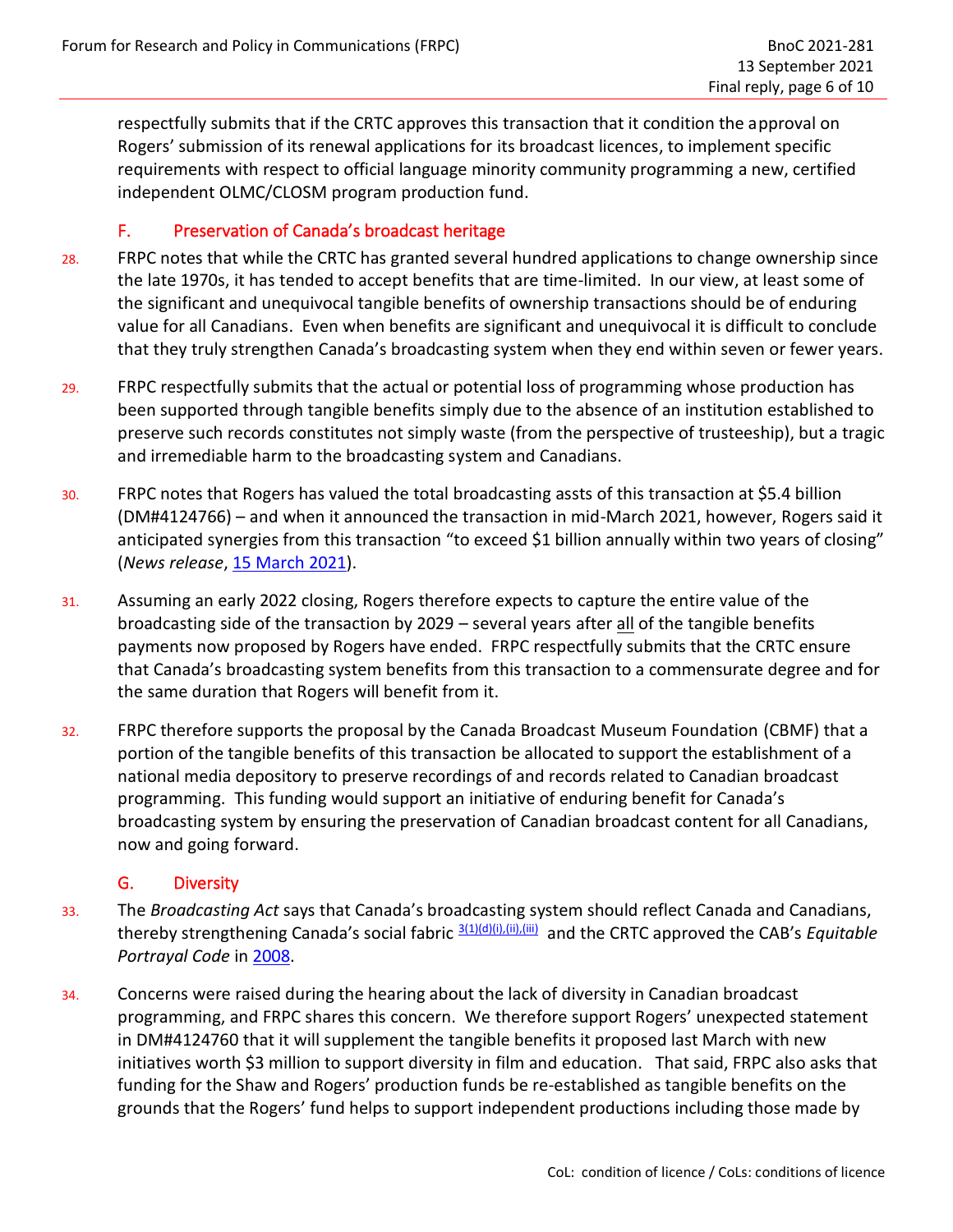Black, Indigenous and other People of Colour [\(¶¶4476, 4486-87,](https://crtc.gc.ca/eng/transcripts/2021/tb11_25.htm) 5110). As for carriage-related issues, Rogers says "[n]o additional regulatory commitments are necessary" beyond its own interest in ensuring ensure "the addition of ethnic and third-language services for IPTV distribution" (DM#4124760, p. 35); as previously noted only conditions of licence can be enforced, not voluntary commitments: FRPC recommends that the CRTC apply conditions of licence in this area.

### H. Tangible benefits

- 35. FRPC, PIAC and others raised concerns that the \$5.7 million in tangible benefits proposed by Rogers were inadequate given the value of the application's assets. **[FRPC,](https://services.crtc.gc.ca/pub/ListeInterventionList/Documents.aspx?ID=298611&en=2021-281&dt=i&lang=e&S=O&PA=b&PT=nc&PST=a) 1131** FRPC addressed the CRTC decisions claimed by Rogers to support its argument before the CRTC hearing panel.<sup>1114738-41</sup> Rogers' argument that these licences may or will be returned by Shaw to the CRTC in the future is not the test for excluding programming services in the [2014 tangible benefits](https://crtc.gc.ca/eng/archive/2014/2014-459.htm) policy (DM#4124760, p. 16). To the contrary: it contravenes the 2014 tangible benefits policy's requirement that ownership transactions <u>not</u> be structured "in such a way as to reduce the amount of tangible benefits". *ERPC,* **M135-136** Rogers did not deny at the hearing or in its undertakings that its payment for Shaw's shares includes consideration for these programming services – as stated in DM#4124760 at p. 16, it "excluded Shaw's terrestrial VOD and PPV services from the value of the transaction" – not from its purchase price. Rogers' undertakings in DM#4124767 and DM#4124766 confirm that accepting Rogers' initial tangible benefits minimizes such payments by \$20 million or 78%.
- 36. Rogers' 26 Nov/21 oral reply did not refute FRPC's argument $\frac{14740}{4740}$  that the only relevant decision Rogers cited to support its view that the [2014 tangible benefits](https://crtc.gc.ca/eng/archive/2014/2014-459.htm) policy enables buyers to exclude discretionary services involved a discretionary service whose financial losses, under the 2014 policy, meant no benefits were due. Neither it nor the other CRTC decisions mentioned by Rogers support its desire to pick and choose which broadcasting services are included or excluded from the transaction's value so as to minimize tangible benefits. FRPC notes, moreover, that Rogers has not denied that the discretionary services were included in the business that Shaw agreed to sell to Rogers. Including the profitable and long-standing discretionary services in the value of this transaction therefore does not represent an amendment of the 2014 policy as Rogers argues (DM#4124760, p. 15), but compliance with it.
- 37. Rogers has now confirmed that including Shaw's profitable discretionary services as provided by the [2014 policy](https://crtc.gc.ca/eng/archive/2014/2014-459.htm) raises the transaction's tangible benefits to \$25.8 million. Its 29 Nov/21 benefits proposal drops incremental benefits for two of its own onscreen funding initiatives, adds funding for the ILNF, raises the number of festivals funded from 14 to 15, adds benefits for two academic institutions and a story-telling centre, and adds limited support for the BAF (DM#4124767, Undertaking 11). Rogers' local news initiatives offer welcome support for this Canadian programming – but as it said, these are not part of its tangible benefits (DM#4124760, p. 22).
- 38. FRPC supported and supports the recipients identified by Rogers' original proposal for tangible benefits and supports all but one of the recipients added by Rogers in DM#4124760.
- 39. While Rogers has committed to "dedicate 50%" of its BDU, VOD and PPV undertakings' payments to the Rogers and Shaw Funds (DM#4124760, pp. 14-15), FRPC supports instead the reinstatement of incremental tangible benefits funding for these funds. Testimony at the hearing established that \$4 million paid by the Rogers' Fund in 2020 assisted 48 independent production projects  $\frac{15101}{2}$  - \$1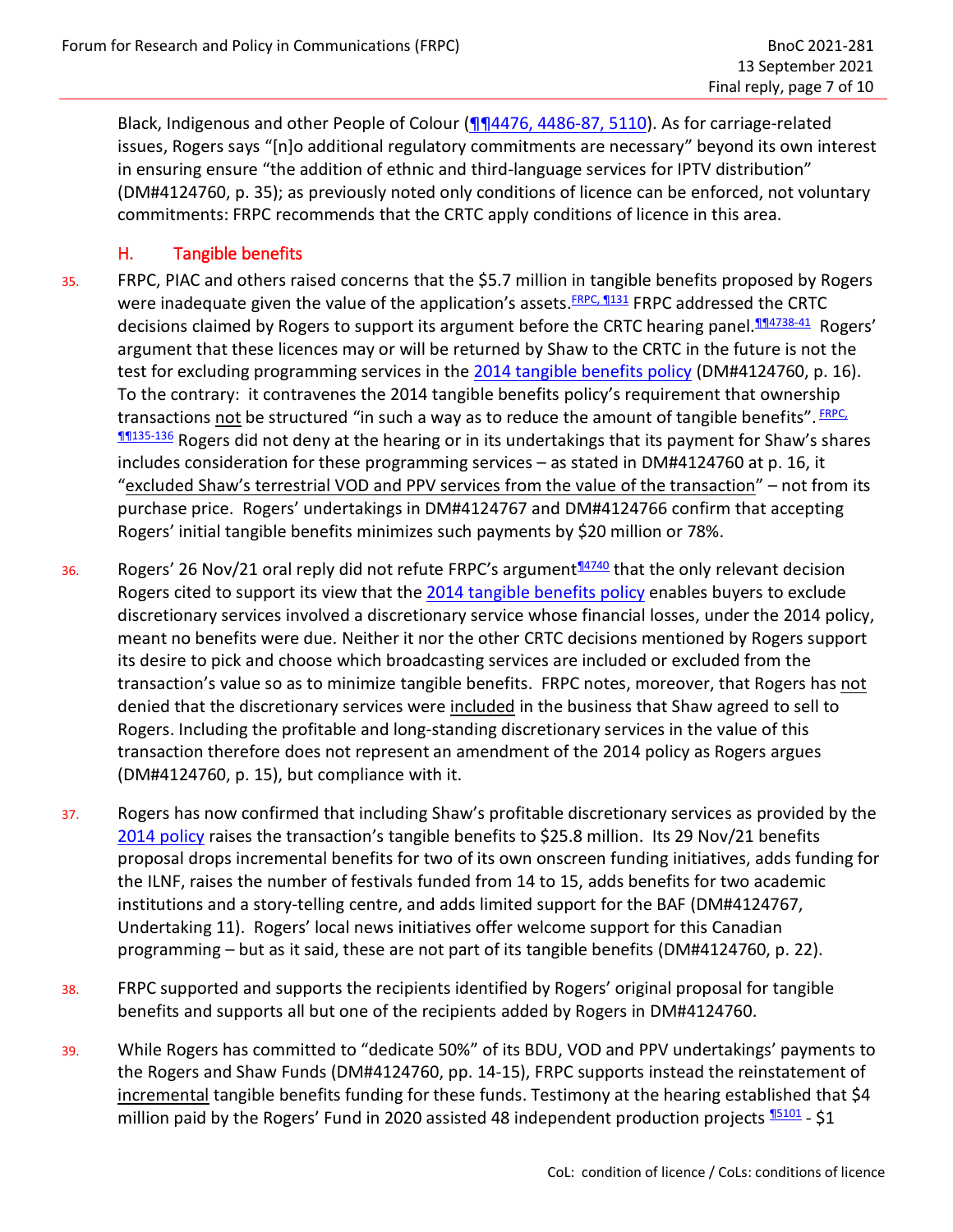million should therefore support at least ten new projects a year. This benefit should not end in 2025 (DM#4124760, p. 14), but when the CRTC establishes a new policy to ensure that CIPFs are meeting the *Broadcasting Act*'s objectives.

- 40. While FRPC supports ongoing funding by Rogers' BDUs for the ILNF, it opposes its inclusion in Rogers' tangible benefits package (DM#4124760 & DM#4124766) for the reasons set out in Part III (C). We argue instead that the \$8.5 million allocated by Rogers to the ILNF be re-distributed: \$1.8 million in incremental funding of the Shaw and Rogers' production funds, and \$3 million to create a new program production fund for official-language minority program production that – like programming serving the objectives of the *Canadian [Multiculturalism Act](https://laws.justice.gc.ca/eng/acts/C-18.7/) –* serves the quasi-constitutional objectives of Canada's *[Official Languages Act](https://laws.justice.gc.ca/eng/acts/O-3.01/)*.
- 41. FRPC is also proposing that \$1.5 million (not \$0.35 million) in tangible benefits be provided to support accessibility in the broadcasting system on which the CRTC placed "great importance" in meeting Parliament's broadcasting policy.<sup>3(1)(p)</sup> The BAF's "focus on innovation that provides platform-neutral solutions to ensure accessibility of all broadcasting content"<sup>[2011-163,¶55](https://crtc.gc.ca/eng/archive/2011/2011-163.htm)</sup> is in keeping with Parliament's 2019 enactment of the *[Accessible Canada Act](https://laws.justice.gc.ca/eng/acts/A-0.6/)*.
- 42. Like several other interveners FRPC has proposed the addition of financial support for the Broadcast Participation Fund (BPF). The unchallenged evidence in this proceeding is that the BPF has operated as the CRTC intended, by enabling the representation of "non-commercial user interests" and "public interest and consumer groups across Canada in both official languages" in broadcasting proceedings, by funding the "representation, research and advocacy of these interests.<sup>2011-163,</sup> 148 This representation is an invaluable part of increasingly complex CRTC proceedings because the *Broadcasting Act* does not mandate the CRTC to serve the public interest: in fact, its many "sometimes conflicting objectives must guide the CRTC in exercising its powers", leading to a "polycentric adjudication process, involving numerous participants with opposing interests …." (*Société Radio-Canada v. Métromédia Cmr Montréal Inc.*, [1999 CanLII 8947 \(FCA\),](https://canlii.ca/t/4lkb) at ¶5). Approving funding for the BPF in tangible benefits determinations therefore enabled the CRTC to meet its duty to act as an impartial decision-maker in broadcasting.
- 43. A number of parties including FRPC provided uncontradicted testimony establishing the importance of the BPF's funding to their CRTC-related work due to the lack of financial support elsewhere. The evidence of the BPF's 7 Sept/21 letter to the CRTC that "the Fund will essentially be depleted by June 2022" *ERPC, App. 7* was also not challenged. FRPC therefore recommends that if the CRTC approves Rogers' application with a tangible benefits package reflecting Shaw's assets as of March 2021, \$1.5 million be allocated to the BPF as a tangible benefit to enable it to operate for at least the next three years; if new broadcasting legislation introduces a new public-interest funding regime in that period, any remaining BPF monies may be reallocated amongst all other tangible-benefits beneficiaries.
- 44. Finally, FRPC is proposing \$1.03 million in support for the Canadian Broadcast Museum Foundation (\$1.03 million) for the reasons set out in Section III F, above.

| Rogers 29 November 2021 Undertakings |              | Revision proposed by the Forum |              |
|--------------------------------------|--------------|--------------------------------|--------------|
| <b>Beneficiary</b>                   | Amount (\$M) | <b>Beneficiary</b>             | Amount (\$M) |
| Canadian Media Fund                  | \$12,7776    | Canadian Media Fund            | \$12,7776    |
| Independent Local News Fund          | \$8.5184     |                                |              |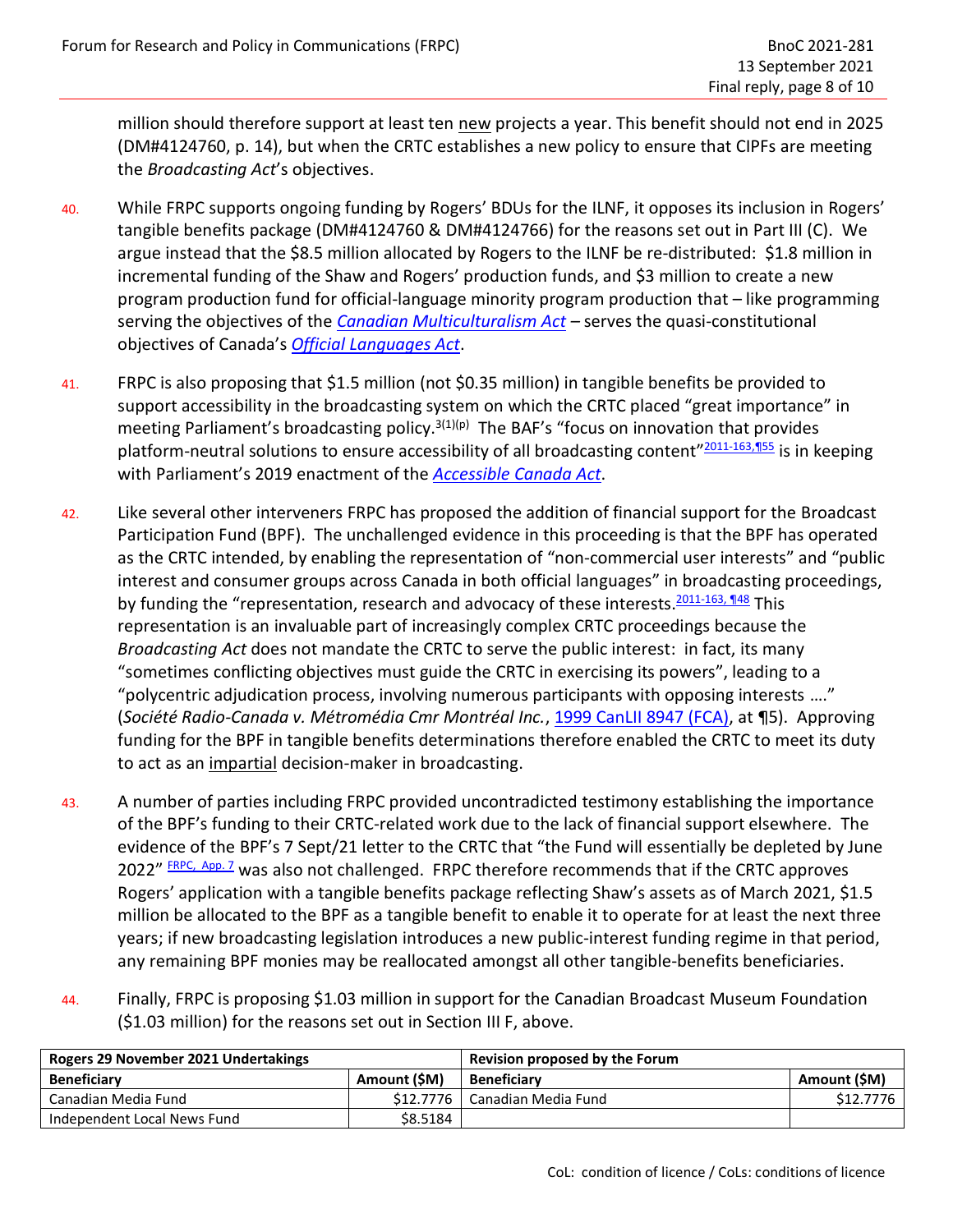| Rogers 29 November 2021 Undertakings        |              | Revision proposed by the Forum                 |              |
|---------------------------------------------|--------------|------------------------------------------------|--------------|
| <b>Beneficiary</b>                          | Amount (\$M) | <b>Beneficiary</b>                             | Amount (\$M) |
|                                             |              | Rogers Documentary and Cable Network Fund      | \$0.9194     |
|                                             |              | Shaw Rocket Fund or other CIPFs                | \$0.9194     |
|                                             |              | New OLMC/CLOSM fund                            | \$3.0000     |
| <b>Subtotal, production funds</b>           | \$21.2960    | Revised subtotal, production funds             | \$17.6163    |
| Subtotal, 15 festivals                      | \$1.1492     |                                                | \$1.1492     |
| UBC School of Journalism, Writing and Media | \$1.4000     | UBC School of Journalism, Writing and Media    | \$1.4000     |
| Scholarship Fund for BIPOC students         |              | Scholarship Fund for BIPOC students            |              |
| Sarah McLachlan Schools of Music in         | \$0.1750     | Sarah McLachlan Schools of Music in Vancouver, | \$0.1750     |
| Vancouver, Surrey and Edmonton              |              | Surrey and Edmonton                            |              |
| <b>Banff World Media Festival</b>           | \$1.0000     | <b>Banff World Media Festival</b>              | \$1.0000     |
| NSI-Winnipeg                                | \$1.4000     | NSI-Winnipeg                                   | \$0.1400     |
| Chinatown Story Telling Centre - Vancouver  | \$0.2490     | Chinatown Story Telling Centre - Vancouver     | \$0.2490     |
| Subtotal, 5 discretionary initiatives       | \$2.9669     | Subtotal, other discretionary                  | \$2.9669     |
| <b>Broadcasting Accessibility Fund</b>      | \$0.3500     | <b>Broadcasting Accessibility Fund</b>         | \$1.5000     |
|                                             |              | <b>Broadcast Participation Fund</b>            | \$1.5000     |
|                                             |              | <b>CBMF</b>                                    | \$1.0297     |
| Subtotal, enduring public-interest benefits | \$0.3500     | Subtotal, enduring public-interest benefits    | \$4.0297     |
| Subtotal, discretionary initiatives         | \$7.4329     | Subtotal, discretionary initiatives            | \$8.5829     |
| TOTAL, TANGIBLE BROADCAST BENEFITS          | \$26.6192    | TOTAL, TANGIBLE BROADCAST BENEFITS             | \$26.6192    |

# IV. Summary of recommendations

45. FRPC's recommendations with respect to Rogers' application to acquire Shaw's broadcasting business are set out below.

#### **FRPC recommendation 1**

Rogers's current application should be denied due to the absence of clear evidence that its approval will serve the public interest and strengthen Canada's broadcasting system, and to the absence of meaningful safeguards such as conditions of licence to limit harms to third parties including audiences, BDU subscribers, independent broadcasters, accessibility and public-interest organizations and others.

#### **FRPC recommendation 2**

*In the alternative*, if the CRTC decides to approve the application, it should ensure that it yields both vital safeguards for other broadcasters in the system, as well as significant and enduring benefits that serve the public interest and strengthen Canada's broadcasting system. FRPC's proposals in this regard involve the following conditions of approval:

- (a) That, within 14 days of a CRTC decision granting Rogers' application, Rogers submit applications to renew
	- i. its conventional television programming licences that [were renewed in 2017 and now expire in](https://crtc.gc.ca/eng/archive/2017/2017-151.htm)  [August 2022](https://crtc.gc.ca/eng/archive/2017/2017-151.htm) so that the CRTC may attach conditions of licence with respect to original local news hours, news specials, employment and local news expenditures
	- ii. Rogers' and Shaw's BDU licences so that the CRTC may attach conditions of licence
		- 1. mandating financial support of the ILNF equivalent to \$8.5 million per year in each of the next three years, and